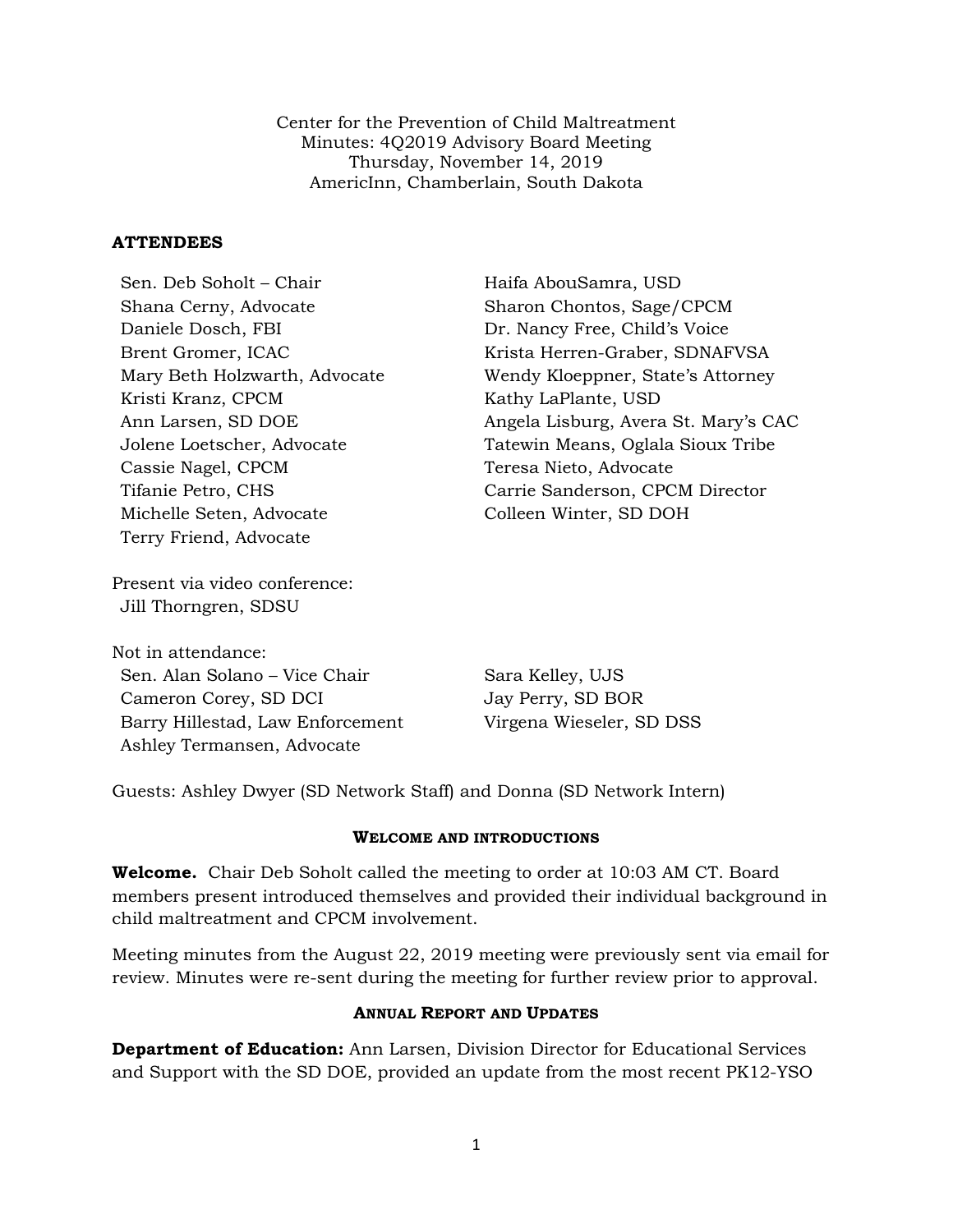workgroup meeting. Workgroup members discussed trauma screening in schools and gathered input from multiple stakeholders. An important recommendation from the workgroup was that mandatory reporter training not be required for continued teacher licensure. Sen. Soholt provided background information regarding the infrastructure needed to legislatively tie teacher licensure to mandatory reporter training. Sen. Soholt reiterated the need for a two-pronged approach to provide information to educators: 1) embed information in higher education and 2) provide opportunities for continued education. Sharon Chontos provided a backdrop to the research and recommendations on screening for trauma within an educational setting. Action items from the PK12-YSO workgroup include the development of a training video for school staff and a recommendation for a trauma screening tool. Larsen concluded her report by commenting on the collaborative efforts from the Governor's Office regarding mental health screening in schools and potential future meetings with stakeholders. For further details regarding the PK12-YSO workgroup, please visit the CPCM website at [www.sdcpcm.com.](http://www.sdcpcm.com/)

Larsen also reported the Department of Education, within the Project Aware grant, was holding the first meeting today for advisory stakeholders. Tifanie Petro attended the meeting as a representative from CPCM. The first Annual Report including data from project pilots, will be available by the end of December.

**Department of Health:** Colleen Winter, Division Director for the Division of Family and Community Health for the SD DOH, reported on the Behavioral Risk Factor Surveillance System (BRFSS) and the Youth Risk Behavior Surveillance System (YRBSS) survey results. BRFSS is the nation's premier system of health-related telephone surveys that collect state data about U.S. residents regarding their health related risk behaviors, chronic health conditions, and use of preventative services. The BRFSS is administered annually and the Department of Health is waiting for final reports from the 2019 BRFSS survey. Results will be provided to CPCM staff for distribution once received. ACE specific questions were not included in the 2019 BRFSS; however, they will be included in the 2020 BRFSS.

Winter reported that YRBSS school participation appears to have increased for 2019. The YRBSS monitors six categories of health-related behaviors that contribute to the leading causes of death and disability among youth and adults. The YRBSS is conducted every two years and a random sample of schools across South Dakota, including tribal schools, are asked to participate. In 2017, many schools opted not to administer the YRBSS and the survey did not collect enough data to be statistically sound. An increase in school participation with the YRBSS will allow South Dakota to statistically compare data sets of information. Winter reported on the YRBSS questions relating to trauma/ACEs. The data can be cross tabulated with additional data regarding issues such as suicidal ideation and suicide attempts. Teresa Nieto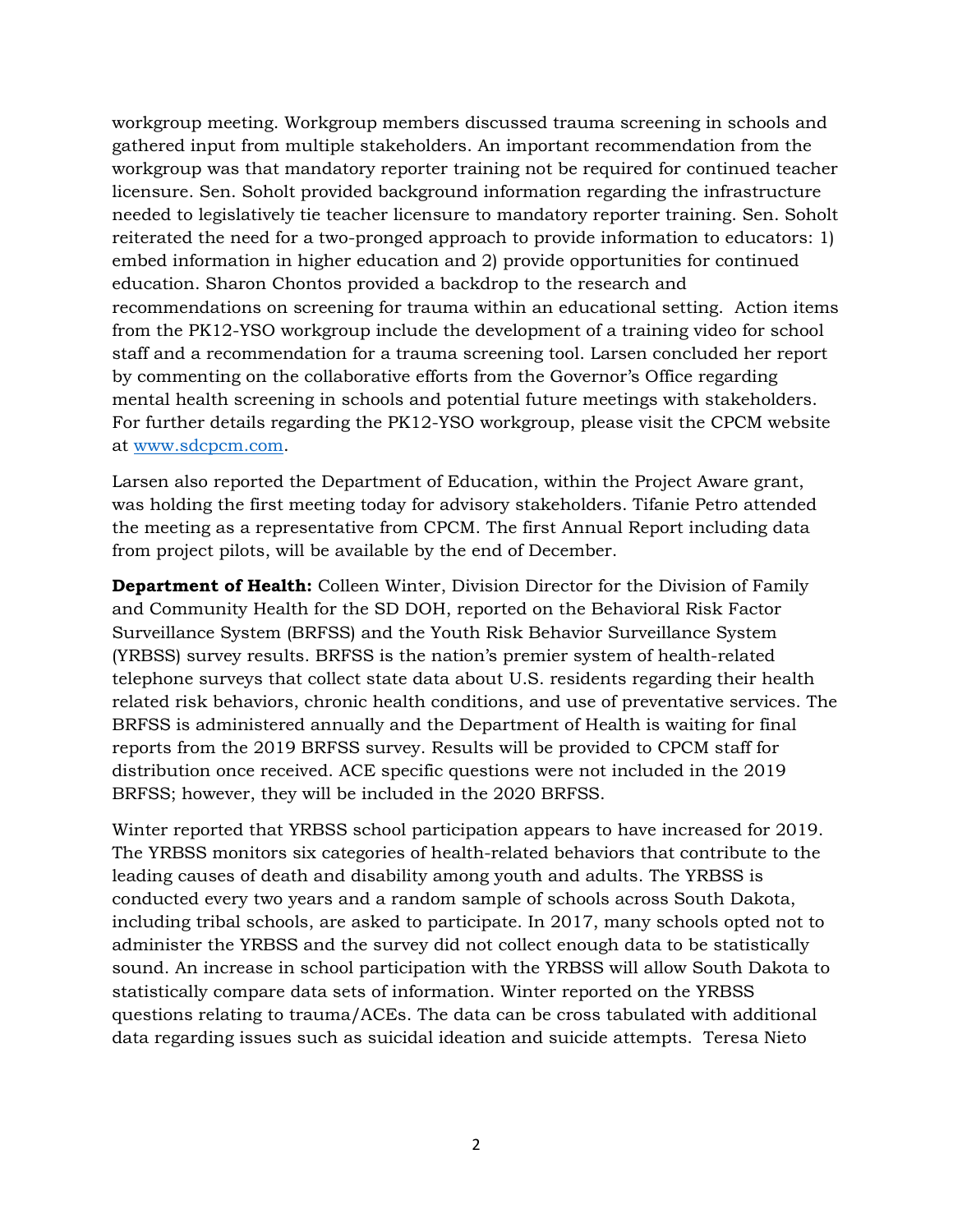inquired about the tribal schools included in the sample and Winter offered to put Nieto in contact with the administrator of the survey for those details.

**Department of Social Services, Child Protective Services:** Director Sanderson provided a report on behalf of Virgena Wieseler, Division Director of Child Protective Service for the SD DSS, who was unable to attend the meeting. CPS continues to work through the impact of drugs on SD families and children, particularly the meth epidemic. CPS is actively implementing Family First recommendations throughout the state, including collective efforts to prevent children from ever coming into protective custody. CPS is working on a community coalition pilot to aid such efforts. The project will be piloted in Sioux Falls and Rapid City, and the project mirrors the foundation of the CPCM Resilient Communities efforts. Finally, DSS Secretary Laurie Gill and Ms. Wieseler were able to tour the REACH clinic in Watertown and were impressed by the efforts to regionalize response efforts. Any questions regarding CPS efforts across SD should be directed to Ms. Wieseler directly.

**Unified Judicial System, Court Improvement Program:** Director Sanderson provided a report on behalf of Sara Kelly, Court Improvement Program Coordinator with the Unified Judicial System, who was unable to attend the meeting. CIP was one of the prime sponsors of the 19th Annual Community Response to Child Abuse Conference. The conference was held in October, with over 600 individuals attending and 55 speakers. The conference offered multiple CEU options and the Department of Education sponsored scholarships for up to 300 educators to attend. UJS will also sponsor the Children's Justice Conference on May 14, 2020, in Rapid City, SD. The Children's Justice Conference is free to all attendees.

The CIP committee has updated the Green Book. The Green Book provides instruction and recommendations on how to handle an Abuse and Neglect Case in South Dakota. The update was a year-long process and the new addition of the Green Book is now at the publisher. Hard copies will be available in December. Dr. Nancy Free suggested that a medical professional would be another resource for future reviews of the Green Book. The CIP committee is also working on an update to the training video for legal professionals involved in the abuse and neglect process.

**The South Dakota Network Against Family Violence and Sexual Assault:** Krista Herren-Graber, Director of the Network, reported Beadle County received a federal grant (SAKI Grant) to address sexual assault kits in the state of South Dakota. The Network is a partner on the grant and will be working with Beadle County and Dr. Bridget Diamond-Welch, a professor at the University of South Dakota. The goals of the SAKI Grant are to create an inventory of all kits in SD and to track the progress of kits from distribution through use and analysis, for the purpose of determining how kits impact the prosecution of sexual assaults. Herren-Graber also reported on 2019 legislative changes which required law enforcement to store anonymous sexual assault kits.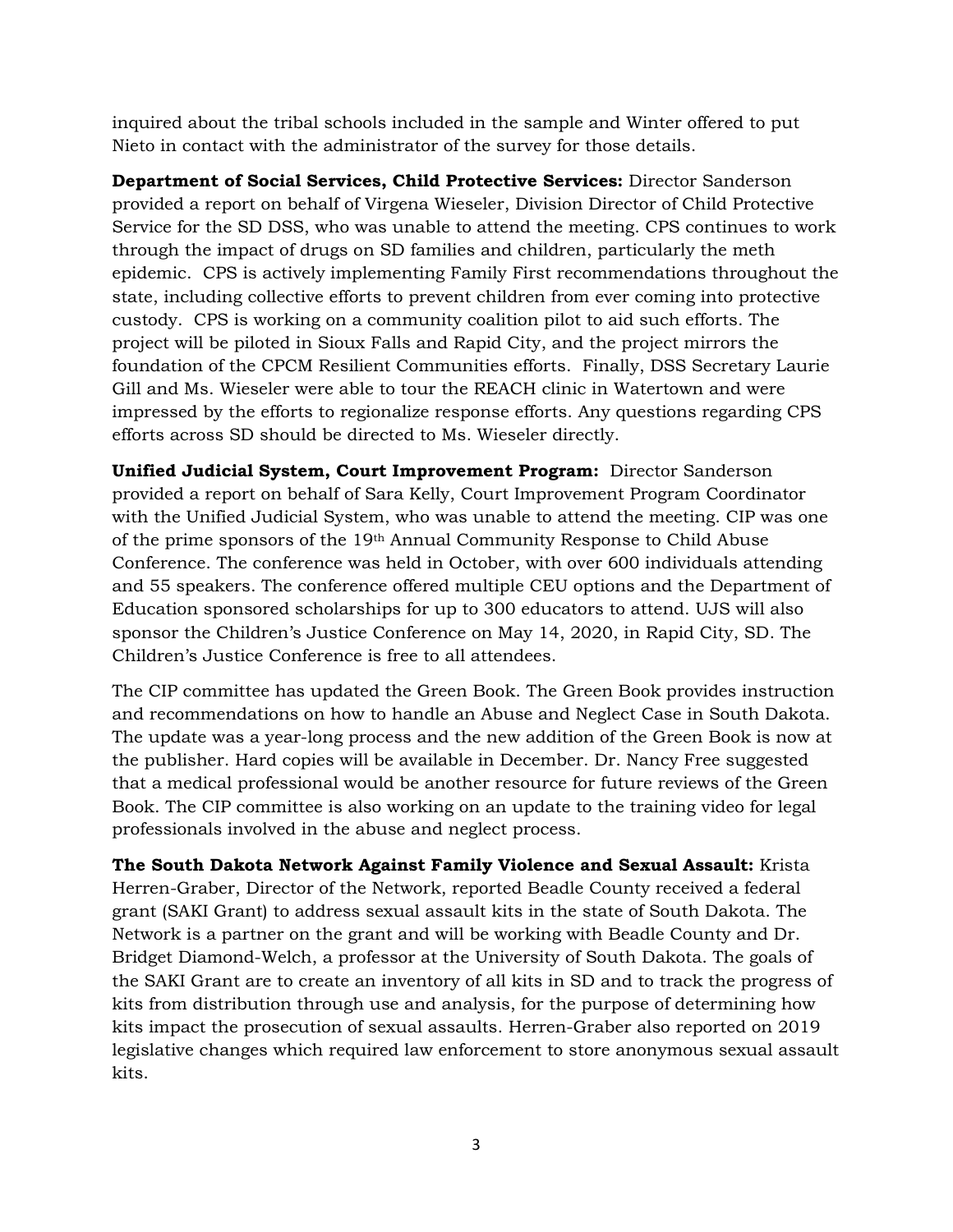**SANE Project:** Kristi Kranz, SANE Project Coordinator, provided an update on the SANE Grant. The Office of Violence Against Women awarded the grant to the SD Department of Health (DOH) in October 2018. CPCM, the Network, and Child's Voice at Sanford partner with DOH to perform the work within the grant funds. One objective of the SANE grant includes the initial tracking of sexual assault kits in South Dakota, and CPCM is working closely with partners for the SAKI grant to collaborate on tracking systems. Additionally, the list serve for medical professionals interested in the SANE process has grown from 30 to over 100 within the past year. The SANE collaborative began quarterly training, with instruction from Dr. Nancy Free on pediatric kits and from Jen Canton on best practices. An additional project will be the creation of an online resource directory to provide easy access to resources for SANE nurses. In January, the SANE program will host a *Clinical Skills Lab at the University* of South Dakota. Registration is currently open. Terry Friend reported that Indian Health Services supports SANE work and has established polices related to sexual violence. Friend encouraged a dialogue about jurisdictional issues between state & federal sexual assault cases. Tatewin Means further commented that CPCM needs to ensure a systems change model which allows multiple perspectives and for multiple jurisdictions to be included in the SANE effort. Kranz will connect directly with Friend to discuss in further detail.

Kranz also reported the Avera Medical System received a multi-million dollar grant to provide e-SANE services for a 5 state area. Additionally, Jen Canton has become South Dakota's first SANE certified in pediatrics.

## *Action Item: Promote the clinical skills training to medical professionals in rural communities.*

**No Hit Zones:** Angela Lisburg provided an update on the No Hit Zone project occurring at Avera. Lisburg has been working with the Avera system for over 5 years to implement No Hit Zones. The project started at Avera/ St. Mary's in Pierre, with the hope to branch out to the entire medical system. Partners utilized resources from the Zero Abuse Project (formally the Gunderson National Training Center) to establish processes for an internal education and training platform. Lisburg was notified that Avera/ St. Mary's was prepared to roll out the No Hit Zone campaign in October 2019. However, the Avera medical system became interested in a system-wide release and the implementation in Pierre was delayed. Hopefully, the No Hit Zone will be systemwide at Avera soon.

No Hit Zone Information was provided via a vendor booth at the Community Response to Child Abuse Conference in 2019 and an informational portal was created on the CPCM website. Additionally, Capitol Area Counseling Service in Pierre has expressed interested in implementing the program in the mental health arena.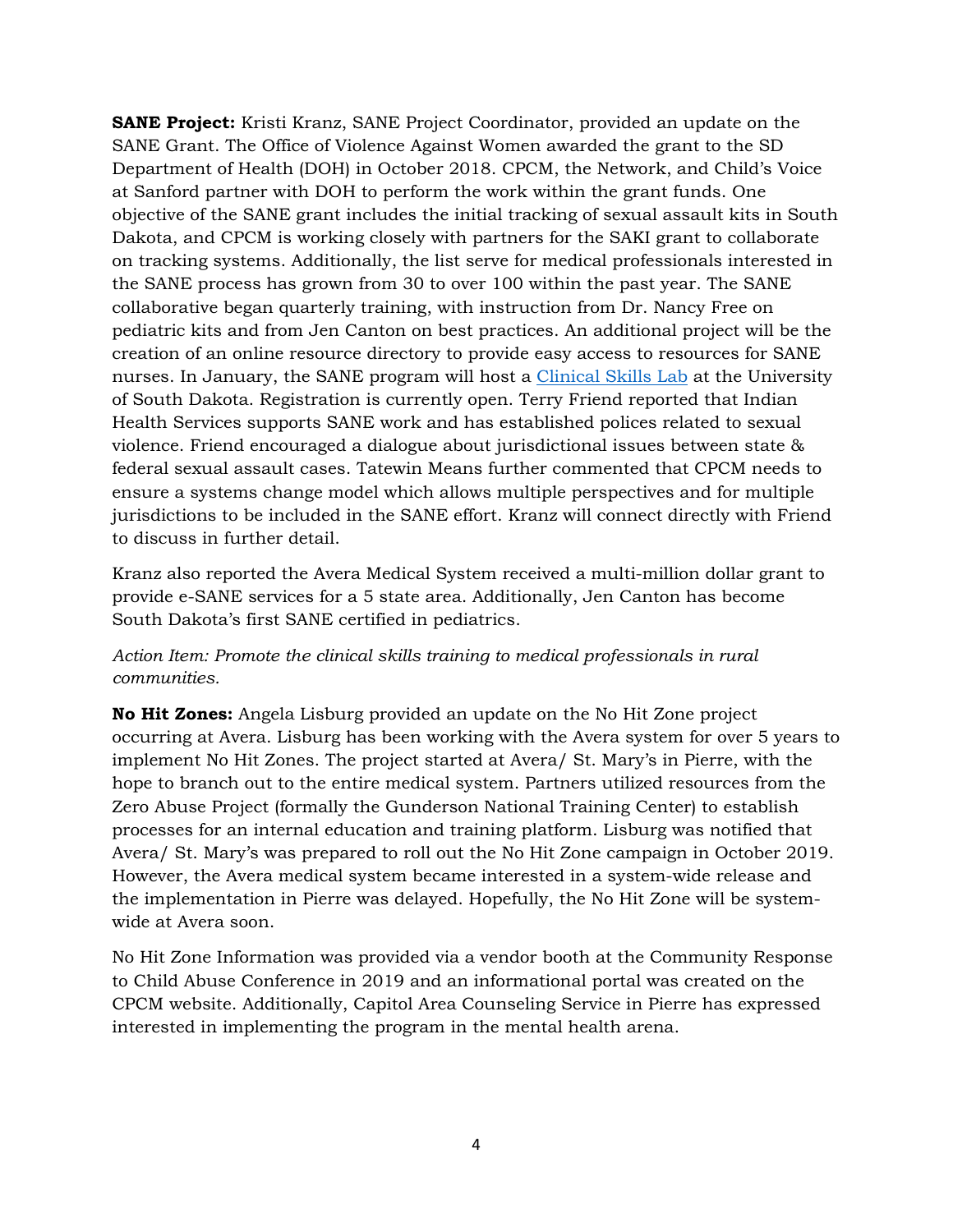**REACH Team and MDT:** Dr. Nancy Free provided a report for the REACH Team. The clinic in Watertown continues to see children every week. The REACH Team provided community trainings in Flandreau, Brookings, and Aberdeen, which were attended by various disciplines. REACH Team trainings can be scheduled upon request. DCI Agent Cam Corey is helping to lead the effort to develop infrastructure and a resource manual to aid in expanding regionalized models across SD. The collaboration with federal partners was discussed. Ms. Means provided information on the work done by the Federal MDT in Pine Ridge, SD, to make the federal process more victim-centered.

**Data Workgroup:** Sharon Chontos reported on the efforts of the CPCM Data Workgroup. The workgroup met in Madison, SD to discuss the data systems in use across multiple agencies in South Dakota. Child Protective Services seems to have the most robust data system and we continue to work on ways to collaborate and share information. CPCM is beginning a partnership with Dakota State University to determine next steps for building an integrated data sharing system. The workgroup is charged with determining what data needs to be collected state-wide, how the data will be used, and how much the data sharing system will cost to design and build.

## **BOARD RECRUITMENT & RETENTION**

Senator Soholt led a discussion on the role of Advisory Board members and how members can contribute to the work. Soholt encouraged members to work on items that interest them and to be the voice of CPCM in order to engage state-wide stakeholders and provide collaboration within their field of influence. Soholt asked board members to get involved with projects that spark interest while simultaneously adding to work within the 10-year strategic plan.

Senator Soholt also discussed changes to representation on the Advisory Board. Senator Alan Solano has resigned from the SD Senate to concentrate on his full-time work. The dissolution of SD KIDS Count and, consequently, the resignation of Carole Cochran from the CPCM Advisory Board created an additional opening. Finally, Sheriff Berry Hillestad has changed positions and there is a law enforcement opening on the board.

Soholt asked the Nominating Committee to provide recommendations for filling vacancies. The Nominating Committee met via phone conference and Brent Gromer reported on the recommendations. The Nominating Committee unanimously proposed the following individuals for membership on the Advisory Board:

- Law Enforcement Representative: Sergeant Paul Stevens, Pennington County Sheriff's Office
- Legislative Representative: Representative Tim Reed (Brookings County

The Nominating Committee additionally recommended the four major medical systems in South Dakota– Sanford Health, Avera Health, Rapid City Regional, and Indian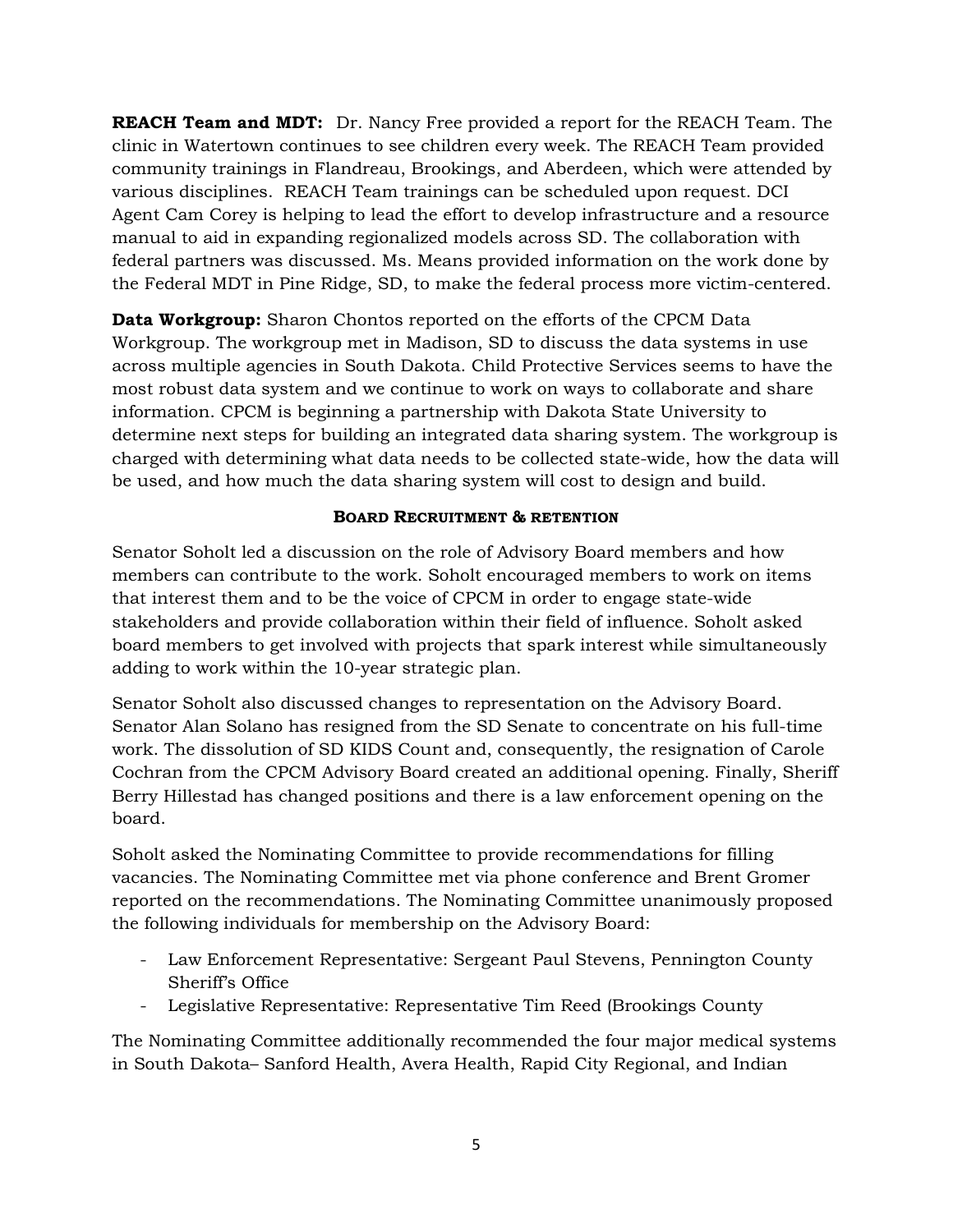Health Services - have representation on the Advisory Board. This can be achieved by adding three additional positions on the board and transitioning the KIDS Count position to a medical position. The addition of the medical systems would require a change to the section 1.2(a) of the CPCM Advisory Board bylaws.

Current members of the board discussed the large size of the board and the benefits and concerns of adding the hospital systems to the board. Member opinions were collectively in favor of adding the hospital system positions. Senator Soholt asked for a formal vote of the present advisory board members regarding the changes to membership. The board members unanimously voted to accept the proposed changes from the Nominating Committee. Pursuant to CPCM Bylaws, the filling of the open law enforcement and legislative representative positions occur from within their respective organizations and do not require formal action of the Advisory Board. Both Representative Reed and Sergeant Stevens have been contacted and agree to serve on the board. CPCM Director Sanderson will provide instructions for any necessary bylaw changes to include the additional positions for the medical systems

*Action Item: Provide feedback and recommendations of individuals within hospital systems.*

## **ACES/ENOUGH ABUSE PRESENTATION**

Tifanie Petro was able to join the meeting at noon and provided an update on the SD ACEs and Resiliency and ENOUGH Abuse programs. Director Sanderson discussed the funding and stipend dollars currently utilized and needed. ACE Interface licensure will be up for renewal in January 2021, at a cost of \$16,000. Colleen Winter provided information on the BRFSS and YRBSS surveys. Specific information from the surveys will be provided to the board as soon as the survey results are published.

#### **STRATEGIC COMMUNICATION & SUSTAINABILITY**

Jolene Loetscher presented information on efforts to create a strategic communication plan for CPCM, in an effort to build sustainability. It is time to reflect on the growth and change occurring within the 10-year strategic plan and CPCM is excited to address Goal E. Originally, Goal E was written in an effort to implement the Enough Abuse Campaign. CPCM is ready to expand Goal E to include increased public awareness for across the state. Loetscher began the presentation by providing tips and tools to better communicate the CPCM movement. Loetscher encouraged participants to use helpful terms and phrases, such as "change agents" and "breaking down silos of work." Loetscher suggested each Advisory Board member have a stock educational speech (elevator speech) ready to give to promote work across SD, with information tailored to your audience. Loetscher also encouraged members to have at least three facts about CPCM and partners prepared for their elevator speech. Board members who were present then practiced elevator speeches.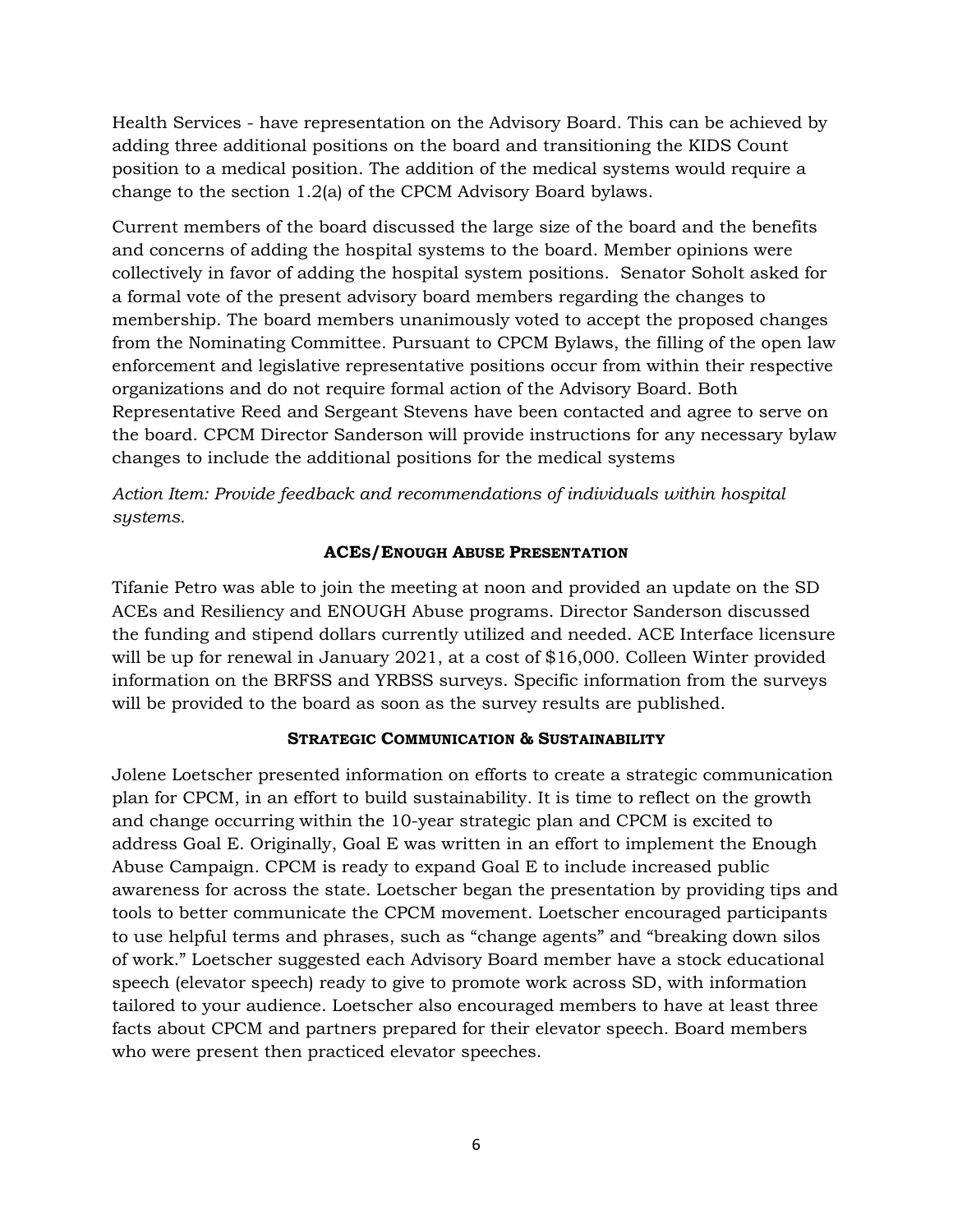Loetscher then outlined the proposed communication strategy. The aligned efforts will effectively tell the story of how CPCM champions for children and families in South Dakota while creating action to end child maltreatment through a model inspiring states across the nation. The following communication strategy was presented:

- o Goal 1: Media Awareness
	- Statewide Media lunch & learns starting with Rapid City
	- Creating bumpers and standard language for reporting to be run with any related stories.
	- Board member talking points
- o Goal 2: State of Wellbeing
	- Annual news conference at Children's Day at the Capitol
	- Development of proof of performance video
- o Goal 3: Influencer Campaign
	- Statewide social media campaign utilizing voices of influences, coordinated around April as Child Abuse Awareness Month

*Action Item: Develop your elevator speech and reach out to CPCM staff to help with facts, when needed. Rewrite of Goal E of the strategic plan by April 2020.*

## **EVALUATION OF CPCM/ PROJECTS**

Senator Soholt and Haifa AbouSamra, Dean of the School of Health Sciences at USD, discussed an evaluation process for the CPCM Advisory Board and the CPCM Director. The CPCM Director is supervised by USD School of Health Sciences and reports directly to Dean Samra. Director Sanderson requested a 360 Review to evaluate the position as well as provide opportunities for growth and development. The results of the Director evaluation will be integrated into a professional development plan. Advisory Board members are asked to complete an electronic survey regarding the CPCM Director position. Additionally, the Advisory Board members are asked to selfevaluate the organization, participation, and growth of the board. The Advisory Board evaluation will occur in a separate survey. Both surveys will be distributed by the School of Health Sciences Dean's Suite. The results will be communicated to Director Sanderson and the board, as appropriate.

Using the feedback provided at previous meeting, Sage Project Consultants developed a comprehensive project evaluation model for the CPCM strategic plan. Sharon Chontos provided an overview of the plan for the following projects:

- SD ACEs and Resiliency
- Enough Abuse Campaign
- SANE Program
- Sexual Assault Kits
- REACH Team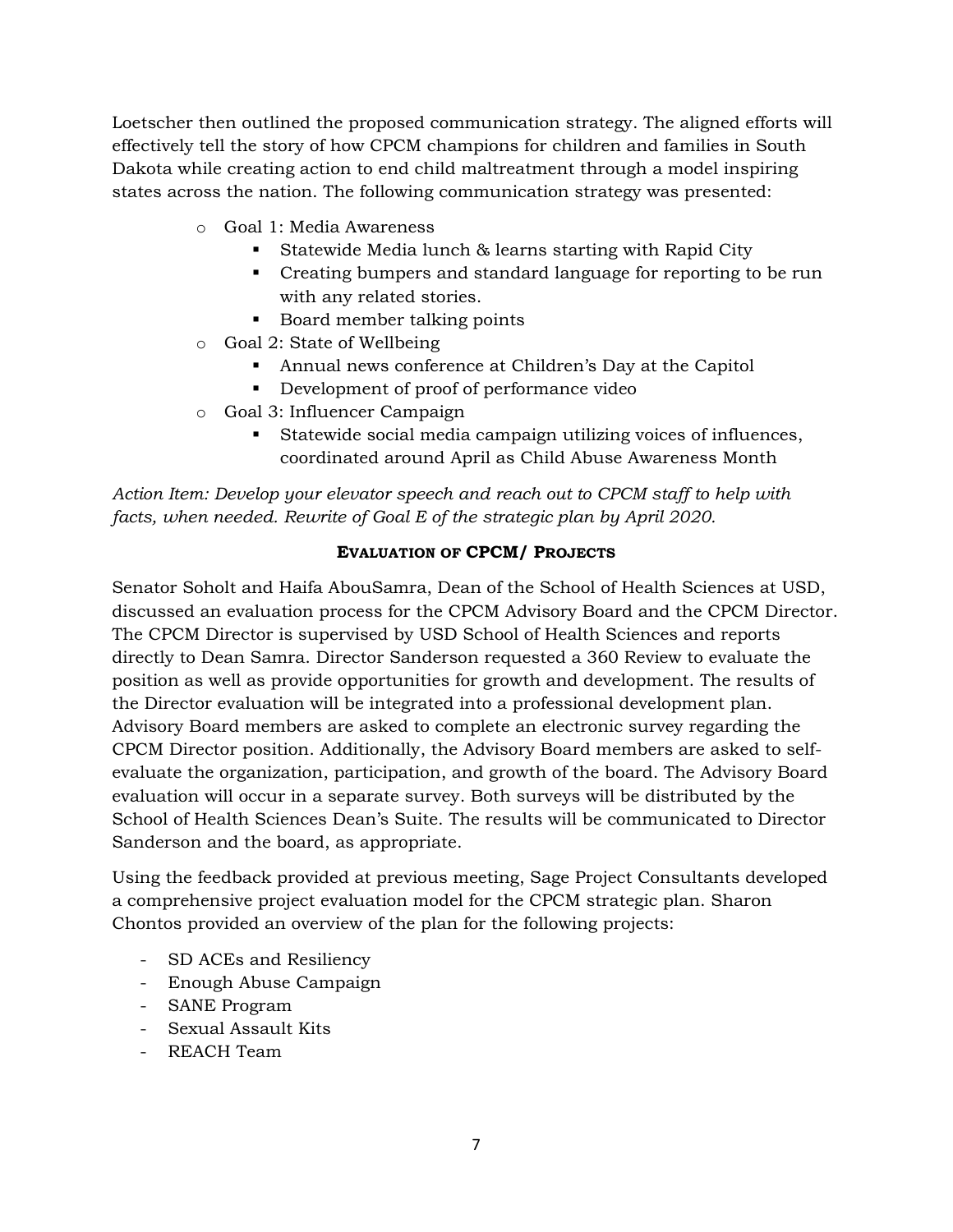Director Sanderson offered background information on the need to evaluate project areas, focusing on the need for better data collection in South Dakota.

*Action Items: Complete both Director and Advisory Board surveys by Friday, November 22, 2019. CPCM will provide slides from data discussion.*

## **LEGISLATIVE ADVOCACY**

Director Sanderson and Senator Soholt outlined a legislative action plan for CPCM. CPCM will support efforts to add clergy and dental hygienists as mandatory reporters. Representative Erin Healy was prime sponsor of the clergy efforts in 2019 and will bring the bill again. Senator Soholt will meet with Representative Healy to discuss adding dental hygienists to the bill.

Other potential legislation:

- Enabling legislation to allow therapy dogs in the courtroom. Senator Soholt will be prime sponsor in Senate.
- Several pieces of enabling legislations in the area of community-based and virtual mental health.
- Commercial surrogacy issue Senator Soholt reported on known issues of surrogates who are payed to carry children for couples; however, the couple may reject the child if the baby is a different biological sex than wanted. Potential legislation would inhibit couples from rejecting the child if they pay a surrogate to carry the child. This issue may not be ready by 2020 legislative session.

The following board members volunteered to be on the CPCM Legislative Committee: Wendy Kloeppner, Dr. Free, Brent Gromer, Jolene Loetscher.

*Action Items: Inform CPCM Legislative Committee about additional legislation impacting children in South Dakota.*

## **OPEN DISCUSSION**

CAAST Certificate Program: Dr. Shana Cerny and Dr. Kelly Bass have prepared a proposal for a CAAST Certificate program at USD. Dr. Cerny and Dr. Bass surveyed over 231 people over the past month in an effort to gather information for a needs assessment regarding the certificate program. Of those completing the survey, 70% practitioners, 18% students, 10% other. Survey responses strongly supported a need for additional specialized education regarding child maltreatment and 85% of respondents felt that a certificate program was necessary. The needs assessment will be submitted to Dean Samra and will follow the Board of Regent process for proposals of new programs. The application will likely be ready for the April Board of Regents meeting.